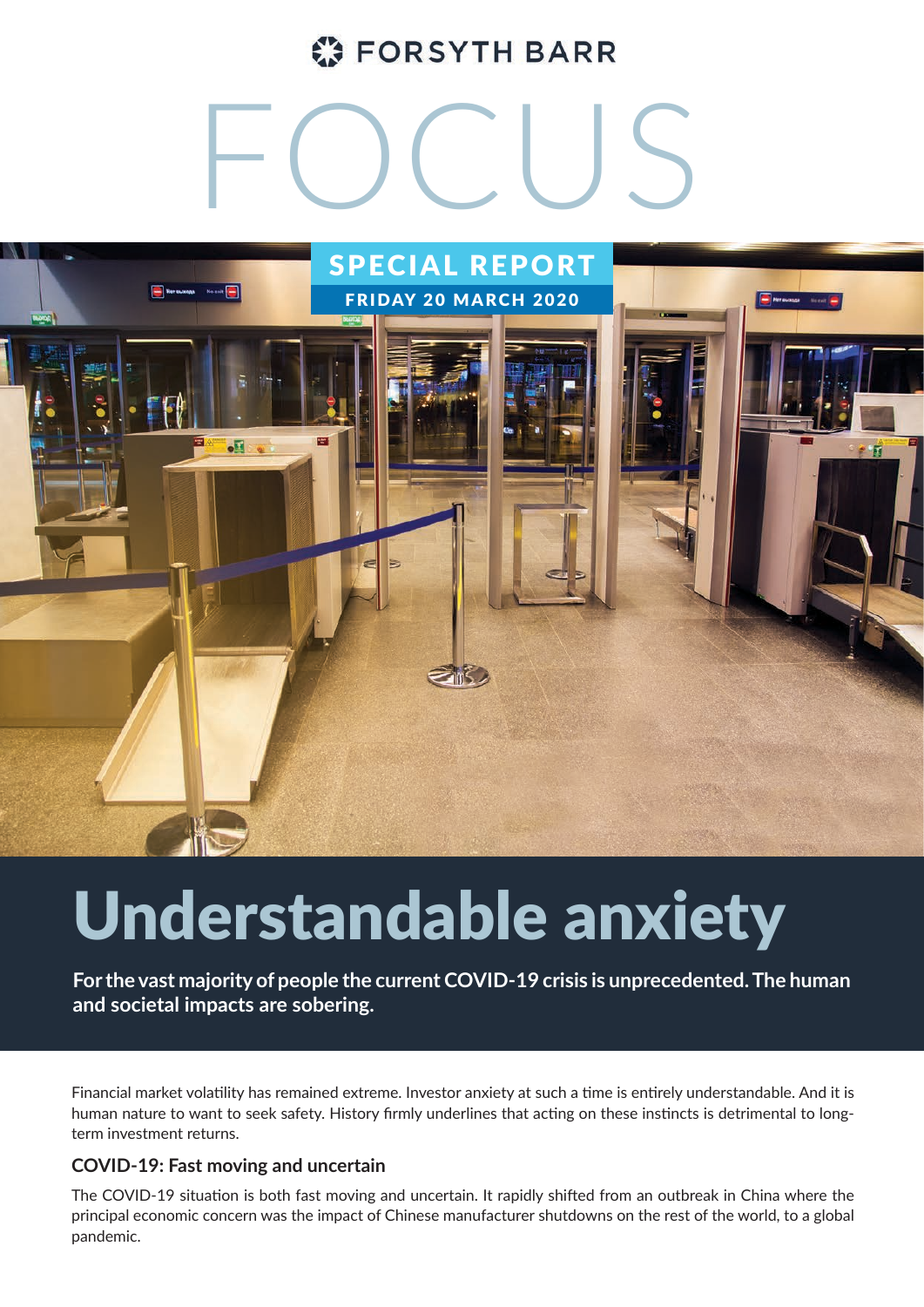Countries like China, South Korea and Singapore have shown that through vigilant quarantining, social-distancing and travel restrictions it is possible to contain the virus within a relatively short few-month window. Some are sceptical of the accuracy of the Chinese data, but our discussions with a wide range of New Zealand companies suggest China's supply chains have opened for both exporters and importers. Data suggests the Chinese economy is back operating at over 80% of pre-crisis levels.



**Source: WHO, Forsyth Barr Analysis**

It is unknown whether other countries have acted quickly and emphatically enough to contain, or at least slow, the virus' spread. The extreme measures now being taken mean a shutdown of much of the global economy for at least the next 2 to 3 months, or maybe much longer.

#### **Policymakers pulling out the "bazookas"**

The resilience of the global economy and the pace of recovery once the crisis has passed will depend upon the scale and, more importantly, the effectiveness of the policy response. Governments and central banks are responding emphatically.

In the last week the United States Federal Reserve dropped the Fed Funds Rate 100 basis points to 0% (back to Global Financial Crisis levels) and announced US\$700 million of QE (quantitative easing or the purchasing of government

bonds or other securities). The United States government has proposed a US\$1 trillion stimulus package. The German finance minister said Germany will "deploy a bazooka" to combat the crisis. Other major countries such as China, Japan, the United Kingdom, France, and Australia are responding with force.

In New Zealand the Reserve Bank cut the Official Cash Rate from 1.0% to 0.25%, and government announced a NZ\$12 billion package including wage subsides aimed at small and medium sized businesses, increased benefit payments, and business tax support. More is to come. Fortunately, the health of the New Zealand government balance sheet means the country is well positioned to respond.